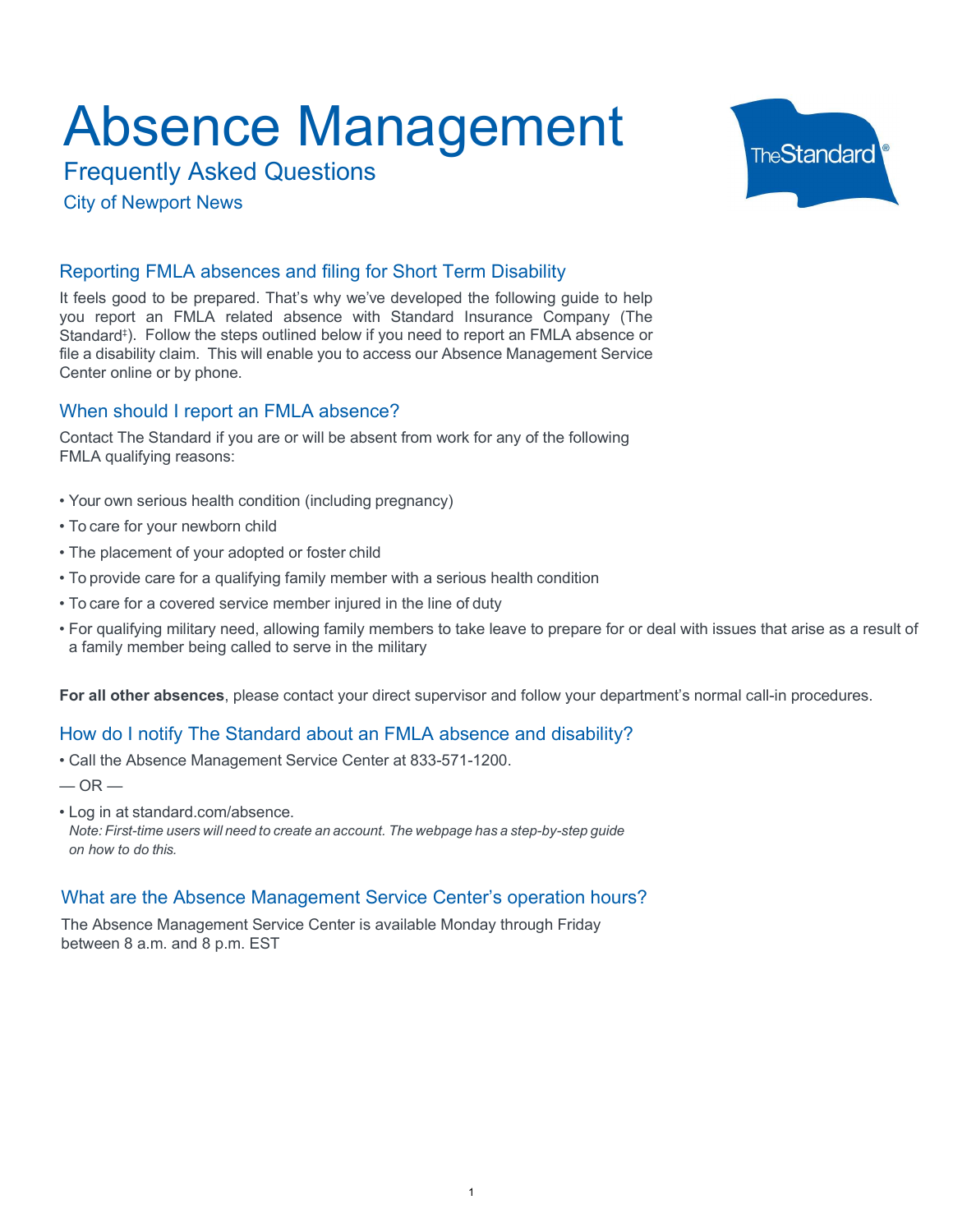### Absence Management Frequently Asked Questions

#### When I call to report my FMLA absence, what questions will I be asked?

Besides answering other questions about your FMLA absence, you will be asked to provide the following information: Absence Management<br>
Frequently Asked Questions<br>
When I call to report my FMLA absence, what questions will I be<br>
Besides answering other questions about your FMLA absence, you will be a<br>
provide the following information:<br> Absence Management<br>
Frequently Asked Questions<br>
When I call to report my FMLA absence, what questions will I b<br>
Besides answering other questions about your FMLA absence, you will be<br>
provide the following information:<br>
• Absence Management<br>
Frequently Asked Questions<br>
When I call to report my FMLA absence, what questions will I b<br>
Besides answering other questions about your FMLA absence, you will be<br>
provide the following information:<br>
• Absence Management<br>
Frequently Asked Questions<br>
When I call to report my FMLA absence, what questions will I b<br>
Besides answering other questions about your FMLA absence, you will be<br>
provide the following information:<br>
•

- 
- Group Policy number:<sup>1</sup> 758991-A
- 
- 
- 
- 

# Absence Management<br>
Frequently Asked Questions<br>
When I call to report my FMLA absence, what questions will I b<br>
Besides answering other questions about your FMLA absence, you will be<br>
provide the following information:<br>
• Absence Management<br>
Frequently Asked Questions<br>
When I call to report my FMLA absence, what questions will I be asked?<br>
Besides answering other questions about your FMLA absence, you will be asked to<br>
rovide the following Will I receive any notifications after I initiate an FMLA leave request or Disability claim?

After you start a request for time off due to FMLA and/or filing a Short Term Disability claim, The Standard will send you a letter confirming receipt of your FMLA leave request.

If you are filing for a Short Term Disability claim, The Standard will fax an Attending Physician's Statement to your physician to complete.<sup>2</sup> An Authorization to Obtain Information will be mailed to you to sign and return.

If you called to request FMLA leave but did not initiate a Short Term Disability claim, you will receive a Certification of Health Care Provider form. These forms should be returned to The Standard by the due date indicated in your letter.

#### Where do I send the completed forms?

If you are required to submit paperwork, please send the completed forms to:

Standard Insurance Company Employee Benefits Division PO Box 3877 Portland, OR 97208

## You can also fax completed forms to 866.751.5174. How long does a Short Term Disability claim decision normally take?

It will take approximately one week to make a claim decision once we receive your completed claim application. If we have not made a decision within one week, you will be notified as to why.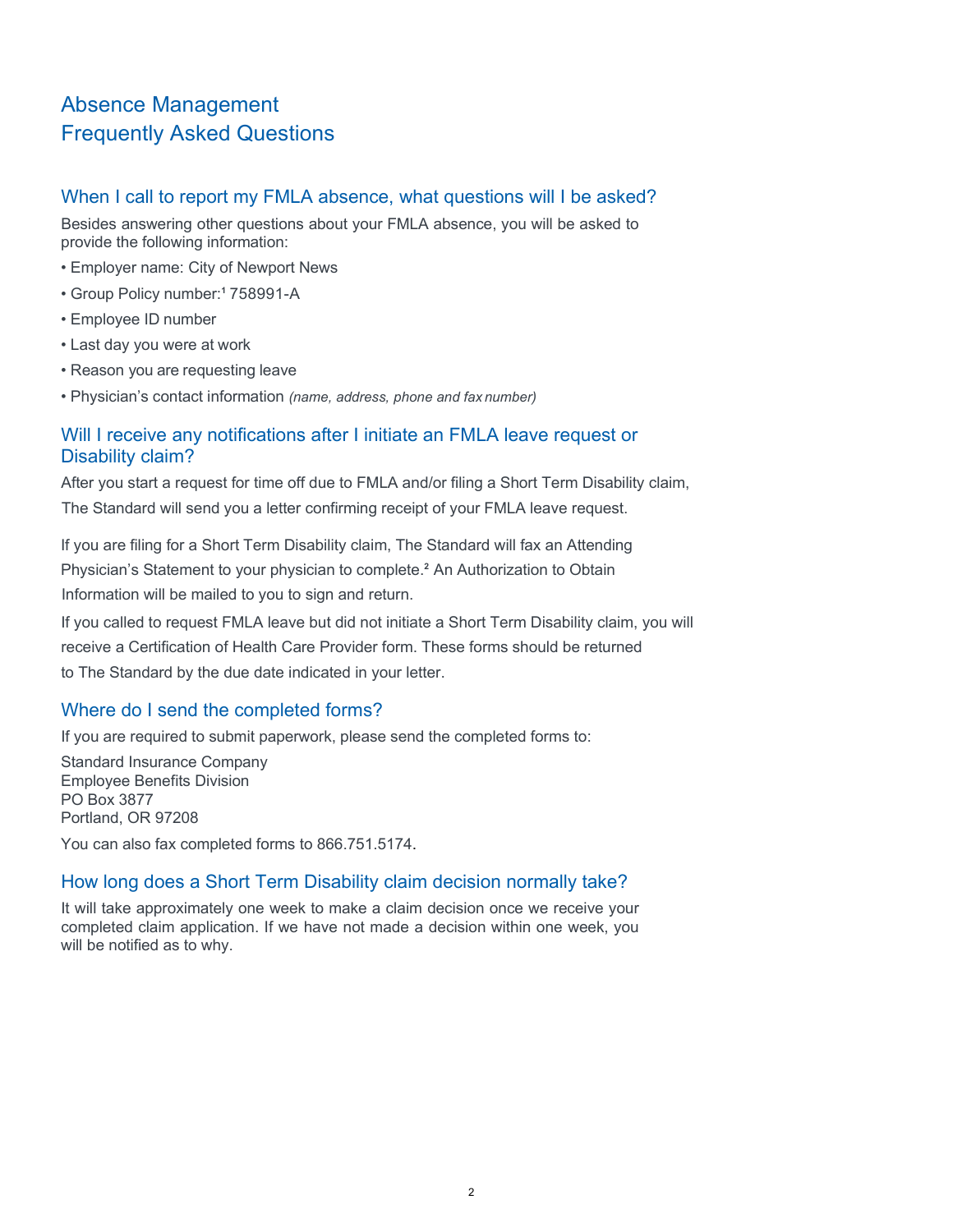#### Absence Management Frequently Asked Questions

#### If my claim for disability benefits is approved, how long will it take to receive my first check?

Legacy Plan; After you serve the benefit waiting period (as outlined in your group policy), Short Term Disability benefit payments are paid in arrears on a weekly basis. In most cases, we mail checks on Wednesday of each week. Short Term Disability benefit payments that are payable for retroactive claims will be mailed following claim approval. We mail Short Term Disability checks directly to your residence.

Hybrid Plan; Your employer will pay Short Term Disability benefit payments through your normal payroll cycle. Your benefits administrator can explain the type of plan you have and specifically how your benefits will be paid.

#### What are FMLA intermittent and reduced leave schedule leaves?

Federal and state leaves may be taken intermittently or on a reduced leave schedule under certain circumstances.

Intermittent leave is Federal and state leaves taken in separate blocks of time due to a single qualifying reason.

A reduced leave schedule decreases an employee's usual number of working hours per workweek or per workday. A reduced leave schedule is a change in the employee's schedule for a period of time, normally from full time to part time.

#### How do I report an intermittent FMLA absence?

When you miss time associated with an approved FMLA intermittent leave, you can quickly and easily report absences through The Standard's self-service phone system or the absence management self-service portal. These services are available anytime.